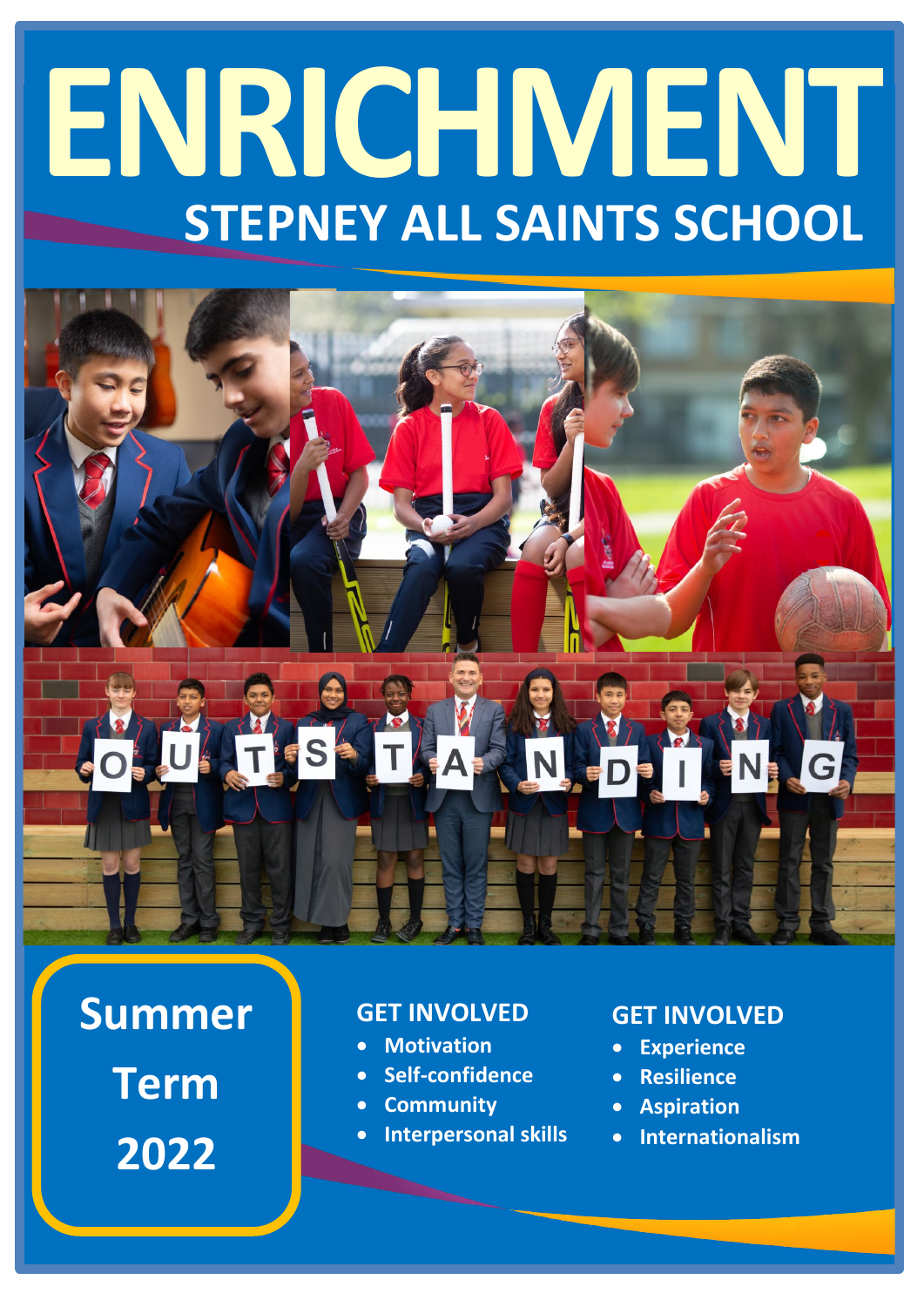# **What is Enrichment?**

The Enrichment Programme at Stepney All Saints School offers a wide range of extracurricular opportunities to all students. The importance of activities beyond academic work must not been underestimated. Extracurricular activities complement our students' studies to develop a wellrounded person. Indeed, countless studies demonstrate that students who participate in enrichment activities have a marked improvement in their grades. This can be attributed to skills they learn such as better time management to accommodate their hobbies and class activities, better organisational skills and a boost in their self-esteem. Skills learnt in clubs such as debate can be applied in the classroom too, as the students learn how to express themselves better. Furthermore, through participation in the Stepney All Saints School Enrichment Programme students can form new friendships and engage in new activities ensuring that they develop as well-rounded individuals with a range of skills in preparation for their future lives.

## **What are the benefits?**

- **•Increased motivation to learn**
- **•Improved self-confidence**
- **•Feelings of belonging to a larger community of students**
- **•Reduced anxiety about academic readiness**
- **•Stronger peer relationships, especially among those who share a common interest**
- **•Increased persistence and resilience**
- **•Discovery of valuable personal qualities previously unknown**
- **•Experience with hands-on activities**
- **•Experience engaging in high level discussion with other motivated students, sometimes from different areas and countries**
- **•Enhanced interpersonal skills**
- **•Learning at a much higher level academically and socially**
- **•Following and developing a passion**

**1 Peter 4:10** "Each of you should use whatever gift you have received to serve others, as faithful stewards of God's grace in its various forms

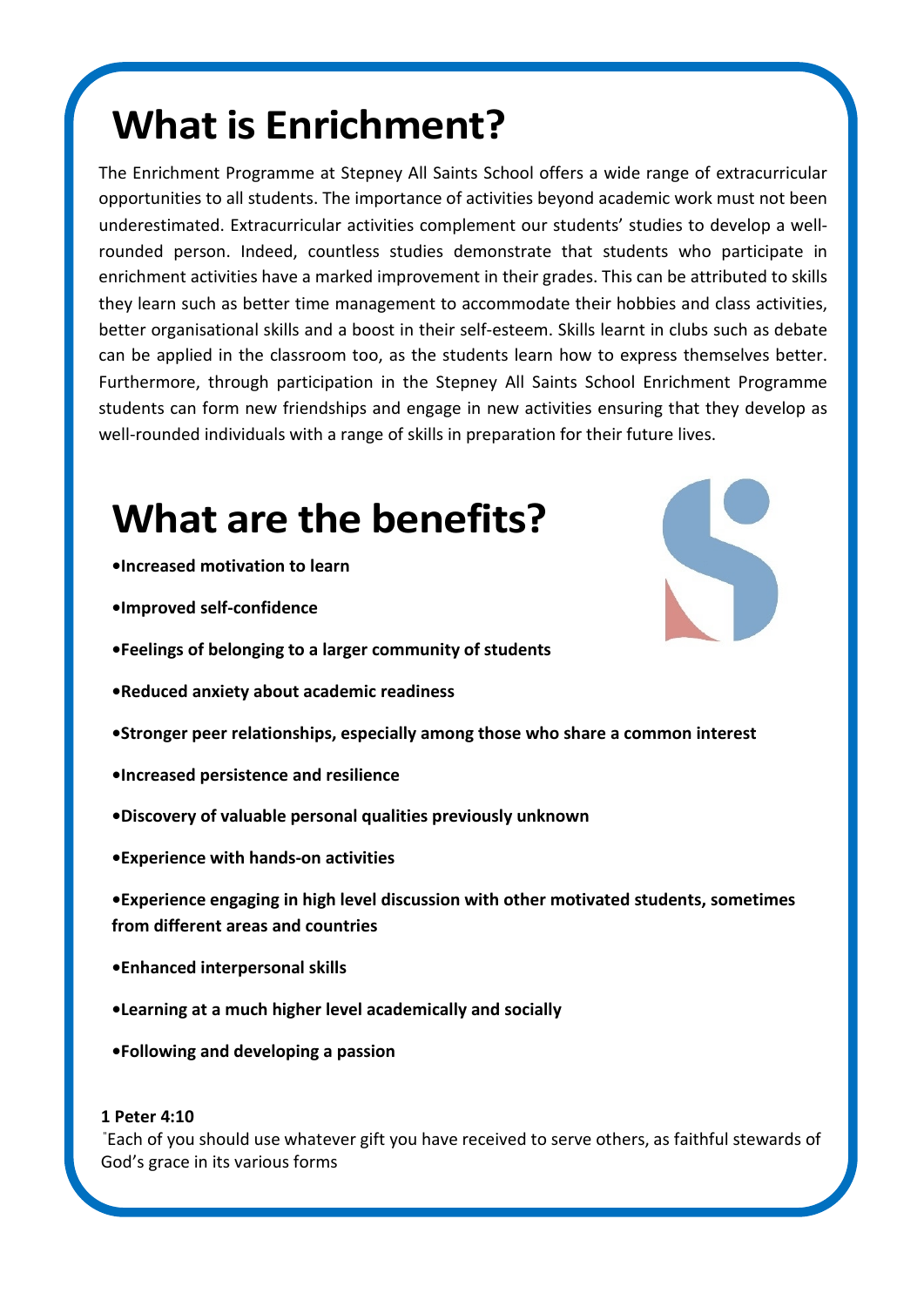| <b>Extra-curricular Activities - Autumn 2021</b> |                                                                                                                                                        |                                                                                                                                                                                                                                                |                                                                                                                                       |                                                                                                                                                                                                                                                                                                         |                                                                                                                                  |
|--------------------------------------------------|--------------------------------------------------------------------------------------------------------------------------------------------------------|------------------------------------------------------------------------------------------------------------------------------------------------------------------------------------------------------------------------------------------------|---------------------------------------------------------------------------------------------------------------------------------------|---------------------------------------------------------------------------------------------------------------------------------------------------------------------------------------------------------------------------------------------------------------------------------------------------------|----------------------------------------------------------------------------------------------------------------------------------|
| <b>Time</b>                                      | <b>Monday</b>                                                                                                                                          | <b>Tuesday</b>                                                                                                                                                                                                                                 | Wednesday                                                                                                                             | <b>Thursday</b>                                                                                                                                                                                                                                                                                         | Friday                                                                                                                           |
| 1.20-1.55pm<br><b>LUNCH</b>                      | *Global thinkers<br><b>Virtual club</b><br>Geo. Department<br>Virtual weekly posts                                                                     | <b>SASS Horticulture Society</b><br><b>ALL YEARS</b><br>Venue: PO1<br>S Krisilof<br><b>SASS Creatives</b><br>All Years See L Hall to apply<br><b>Knitting and Crochet</b><br><b>All Years</b>                                                  | <b>SASS Horticulture Society</b><br><b>ALL YEARS</b><br>Venue: PO1<br>S Krisilof                                                      |                                                                                                                                                                                                                                                                                                         | <b>SASS Creatives</b><br>All Years See L Hall to<br>apply                                                                        |
|                                                  |                                                                                                                                                        | <b>Venue: 305</b><br>Miss Shee                                                                                                                                                                                                                 |                                                                                                                                       |                                                                                                                                                                                                                                                                                                         |                                                                                                                                  |
| $3-4pm$<br><b>AFTERSCHOOL</b>                    | <b>Yrs 7&amp;8</b><br><b>Model UN Debating Club</b><br>Venue: Room 201<br>3.00-3.30pm<br>Mr Chowdhury<br><b>Homework Club</b><br>KS3<br>Venue: The HUB | <b>SASS Horticulture Society</b><br>Venue: PO1<br>S Krisilof<br><b>Homework Club</b><br><b>KS4/5</b><br>Venue: The HUB<br><b>Mural Club</b><br>Venue: A1<br>Ms Austin-Burdett<br><b>Art Club</b><br><b>Year 7-9</b><br>Venue: A2<br>Ms Barkham | <b>SASS Creative Arts Magazine</b><br>Venue: PO1<br>3.00-4.30pm WK 1<br><b>Bengali</b><br><b>Venue: 109</b><br>3.00-4.00pm<br>Mr Alom | <b>Theatre club</b><br><b>Year 7-10</b><br>Venue: PO1<br>L Hall<br><b>Homework Club</b><br><b>KS4/5</b><br>Venue: The HUB<br><b>Climate Action Club</b><br><b>KS3 &amp; KS4</b><br>Venue: 203/205 WK 1<br>HKE/SSC<br><b>Textiles Club-soft toy</b><br>making<br>Year 7-8<br>Venue: Textiles<br>Mr Lynch | <b>SASS radio</b><br>All years WK 2<br>Venue: Music Studio<br>L Hall & C Holder<br><b>Homework Club</b><br>KS3<br>Venue: The HUB |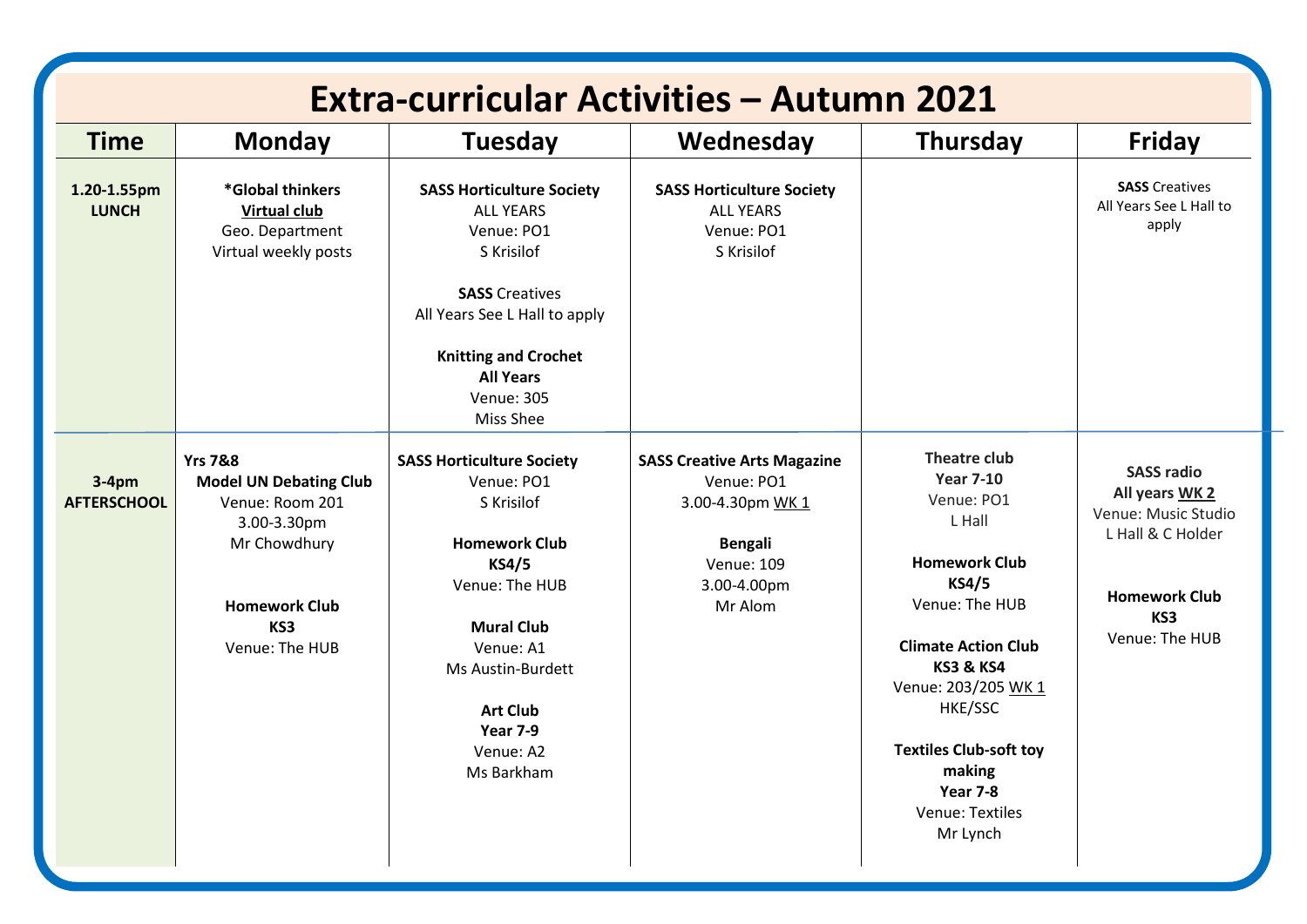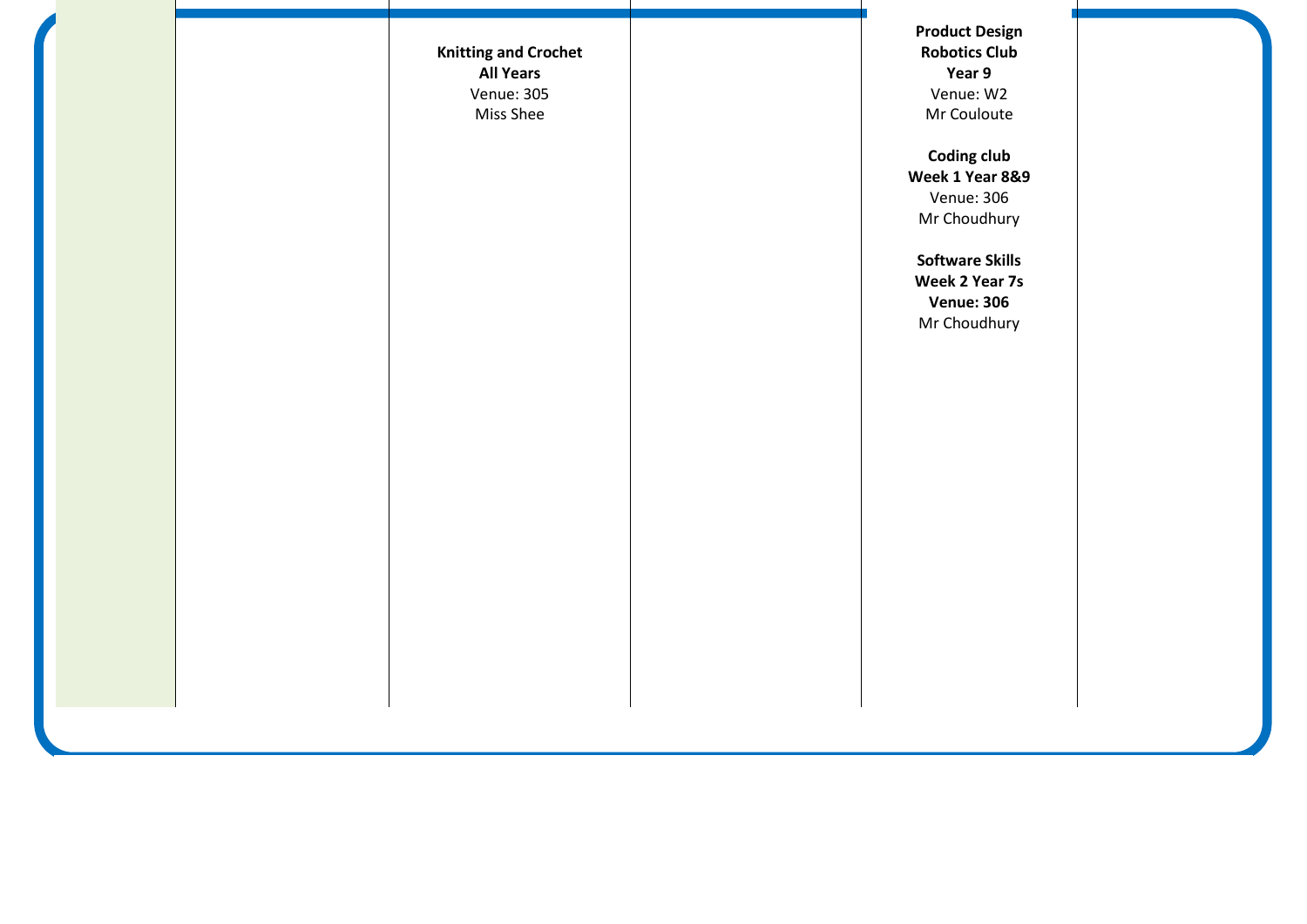### **STEPNEY ALL SAINTS PE DEPT EXTRA CURRICULAR ACTIVITIES – SUMMER 2022**

|                             | <b>Monday</b>                                        | <b>Tuesday</b>                                                                                                                           | <b>Wednesday</b>                                                     | <b>Thursday</b>                                                        | <b>Friday</b>          |
|-----------------------------|------------------------------------------------------|------------------------------------------------------------------------------------------------------------------------------------------|----------------------------------------------------------------------|------------------------------------------------------------------------|------------------------|
| 1.20-2.00pm<br><b>LUNCH</b> | <b>KS3 Boys</b><br><b>BASKETBALL</b><br>Mr Ahmed wk1 | <b>GIRLS ONLY</b><br><b>BASKETBALL</b><br><b>ALL YEARS</b><br><b>Ms Daly</b>                                                             | <b>KS4 BASKETBALL</b><br><b>Mr Trueman wk1</b><br><b>Ms Cook wk2</b> | <b>BOCCIA</b><br><b>ALL YEARS</b><br><b>Ms Daly</b>                    |                        |
| <b>3-4 PM</b>               | <b>BOYS SWIMMING</b><br><b>Mrs McNeish</b>           | <b>DEOOTBALL*</b><br><b>KS3 Girls Ms Daly wk1</b><br><b>Ms Cook wk2</b><br>Yr7 Boys Mr Trueman<br>Yr8 Boys Mr Ahmed<br>Yr9 Boys Mr Ahmed | <b>GIRLS SWIMMING</b><br><b>Mrs McNeish</b>                          | R<br><b>NETBALL Ms Cook</b><br>芝<br>Yr9-11 HANDBALL<br><b>Mr Khan</b>  | <b>STAFF WELLBEING</b> |
| <b>4-5 PM</b>               |                                                      | FOOTBALL<br><b>KS4 GIRLS Ms Cook/Ms Daly</b><br>Yrs10,11,12 Mr Khan Mr Ahmed<br><b>BADMINTON</b><br><b>KS3</b> Mr Trueman                |                                                                      | <b>KS4 BADMINTON</b><br><b>KS3 BADMINTON TEAM</b><br><b>Mr Trueman</b> | <b>STAFF WELLBEING</b> |

**Please wear appropriate footwear for relative Extra Curricular PE Activities**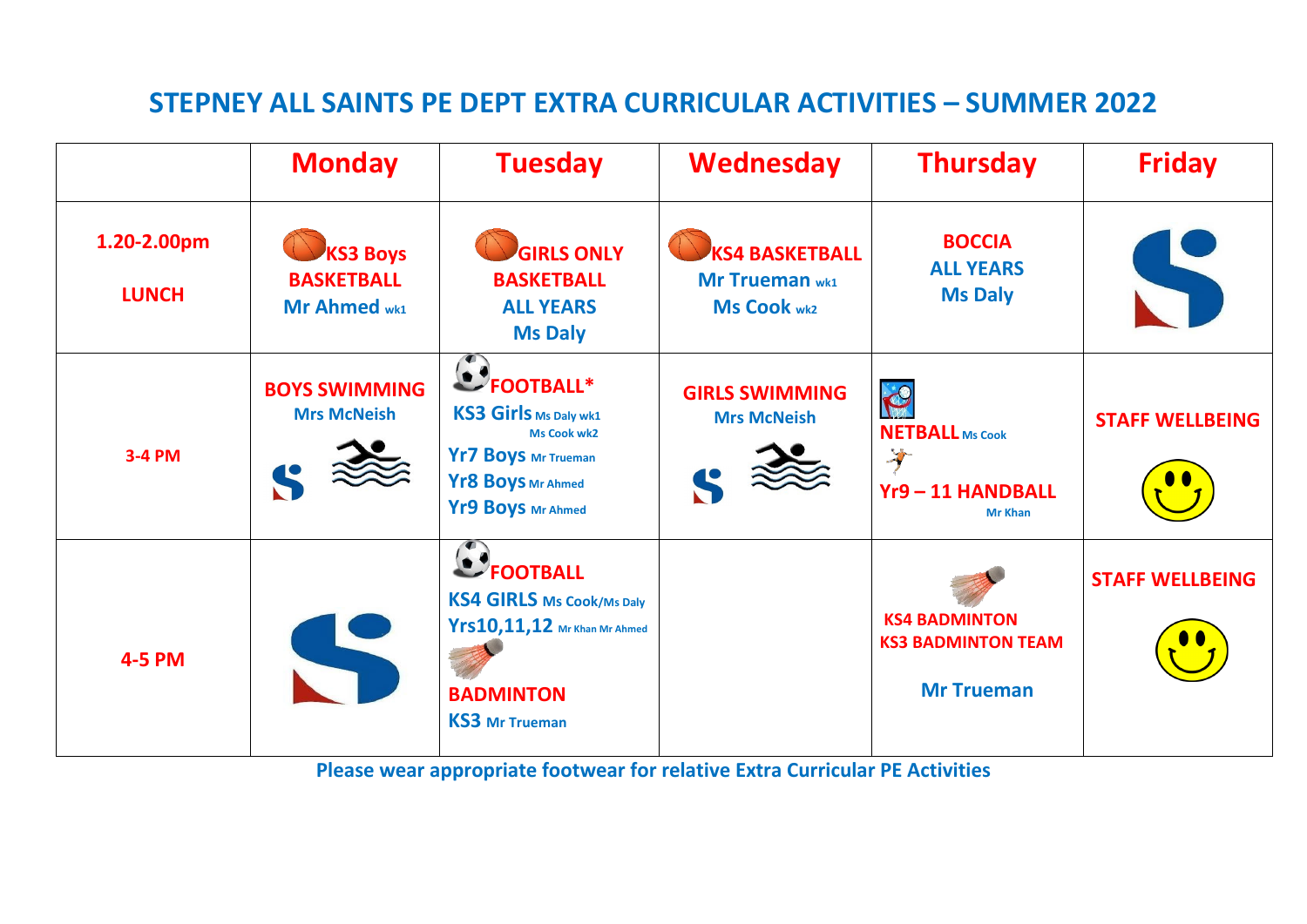|                      | <b>Monday</b>                                                                                                                                                                      | <b>Tuesday</b>                                                                                                                                          | Wednesday                                                                                                                                                                                                                          | <b>Thursday</b>                                     | <b>Friday</b>                                                                                                        |
|----------------------|------------------------------------------------------------------------------------------------------------------------------------------------------------------------------------|---------------------------------------------------------------------------------------------------------------------------------------------------------|------------------------------------------------------------------------------------------------------------------------------------------------------------------------------------------------------------------------------------|-----------------------------------------------------|----------------------------------------------------------------------------------------------------------------------|
| <b>During school</b> | 9:00am-3:00pm<br><b>VIOLIN LESSONS</b><br>Tutor: Jamie-lee<br>9:00am-3:00pm<br><b>STEEL BAND LESSONS</b><br>Tutor: Kyron<br>9:30am-3:00pm<br><b>CELLO LESSONS</b><br>Tutor: Helena | 9:00am-1:00pm<br><b>VIOLIN LESSONS</b><br>12:00pm-3:00pm<br><b>PIANO LESSONS</b><br>Tutor: Celia<br>**LUNCHTIME**<br><b>Yr7 Rock Band</b><br>Mr. Holder | 9:00am-3:00pm<br><b>STEEL BAND LESSONS</b><br>Tutor: Kyron<br>9:30am-12:30pm<br><b>BRASS LESSONS</b><br>Tutor: Ranita<br>9:30am-12:30pm<br><b>GUITAR LESSONS</b><br><b>Tutor: Richard</b><br>1:00-3:00pm<br><b>SINGING LESSONS</b> | **LUNCHTIME**<br><b>Yr9 Rock Band</b><br>Mr. Holder | 12:00pm-3:00pm<br><b>DRUM LESSONS</b><br><b>Tutor: Mark</b><br>1:00pm-3:00pm<br><b>PIANO LESSONS</b><br>Tutor: Celia |
| <b>After school</b>  | 3:00-4:00pm<br><b>STRING ORCHESTRA</b><br>(Violin & Cello Students)<br>Tutors: Helena & Jamie-<br>lee                                                                              | 3:00-5:00pm<br><b>CHOIR</b><br>Tutor: Selina                                                                                                            | Tutor: Selina<br>**LUNCHTIME**<br><b>K-POP CLUB</b><br>Ms. Shin<br>3:00-4:00pm<br><b>SINGING ENSEMBLE</b><br>Tutor: Selina<br>3:00pm-5:30pm                                                                                        |                                                     |                                                                                                                      |
|                      | 3:00pm-5:30pm<br><b>STEEL BAND CLUB</b><br>Tutor: Kyron<br><b>Tutor: Kyron</b>                                                                                                     |                                                                                                                                                         | <b>STEEL BAND CLUB</b><br>Tutor: Kyron                                                                                                                                                                                             |                                                     |                                                                                                                      |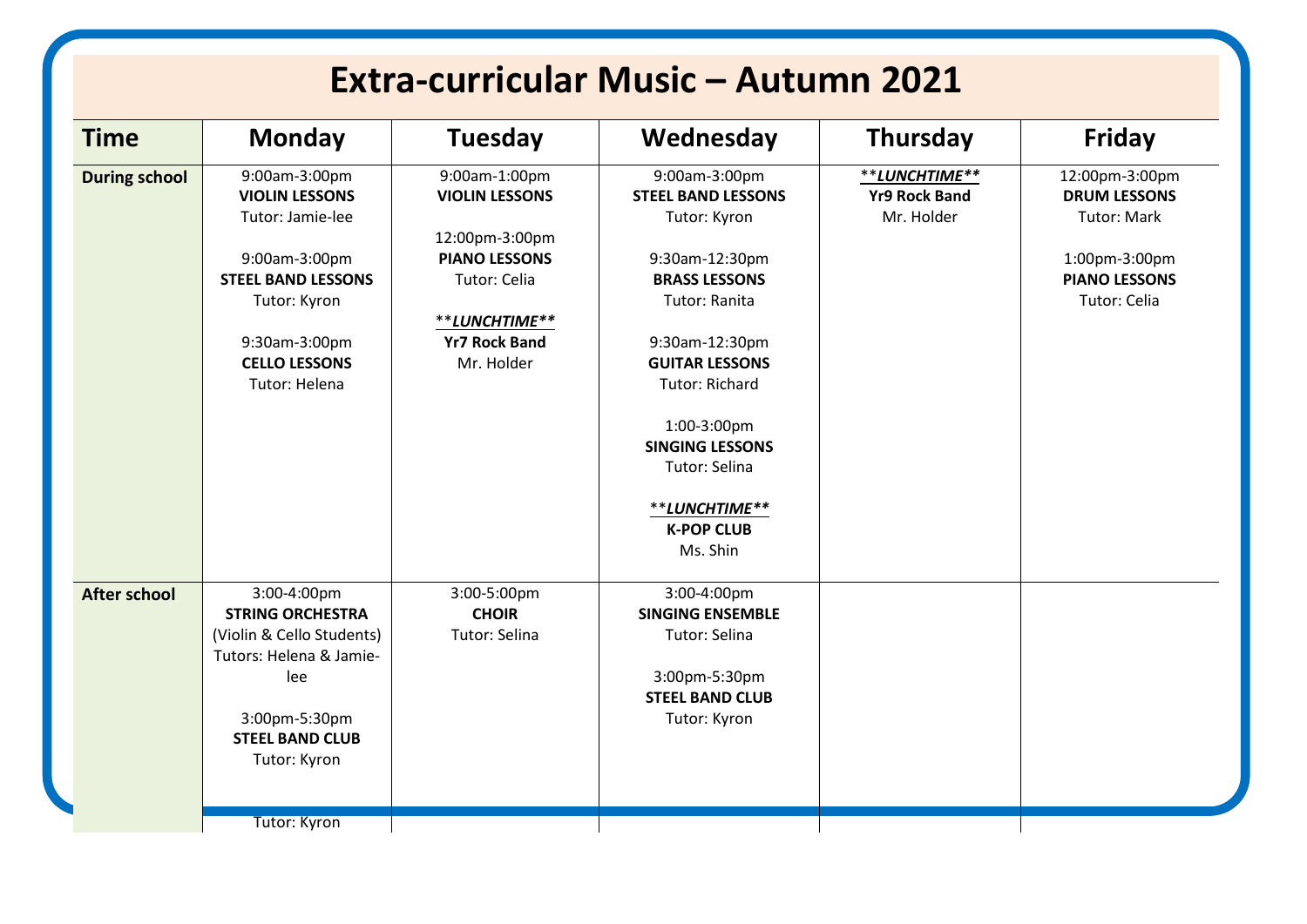| <b>Use of Library After School</b> |                   |               |  |  |
|------------------------------------|-------------------|---------------|--|--|
| Day                                | <b>Year Group</b> | <b>Time</b>   |  |  |
| Monday-<br>Friday                  | 7-13              | 3.00pm-5.00pm |  |  |